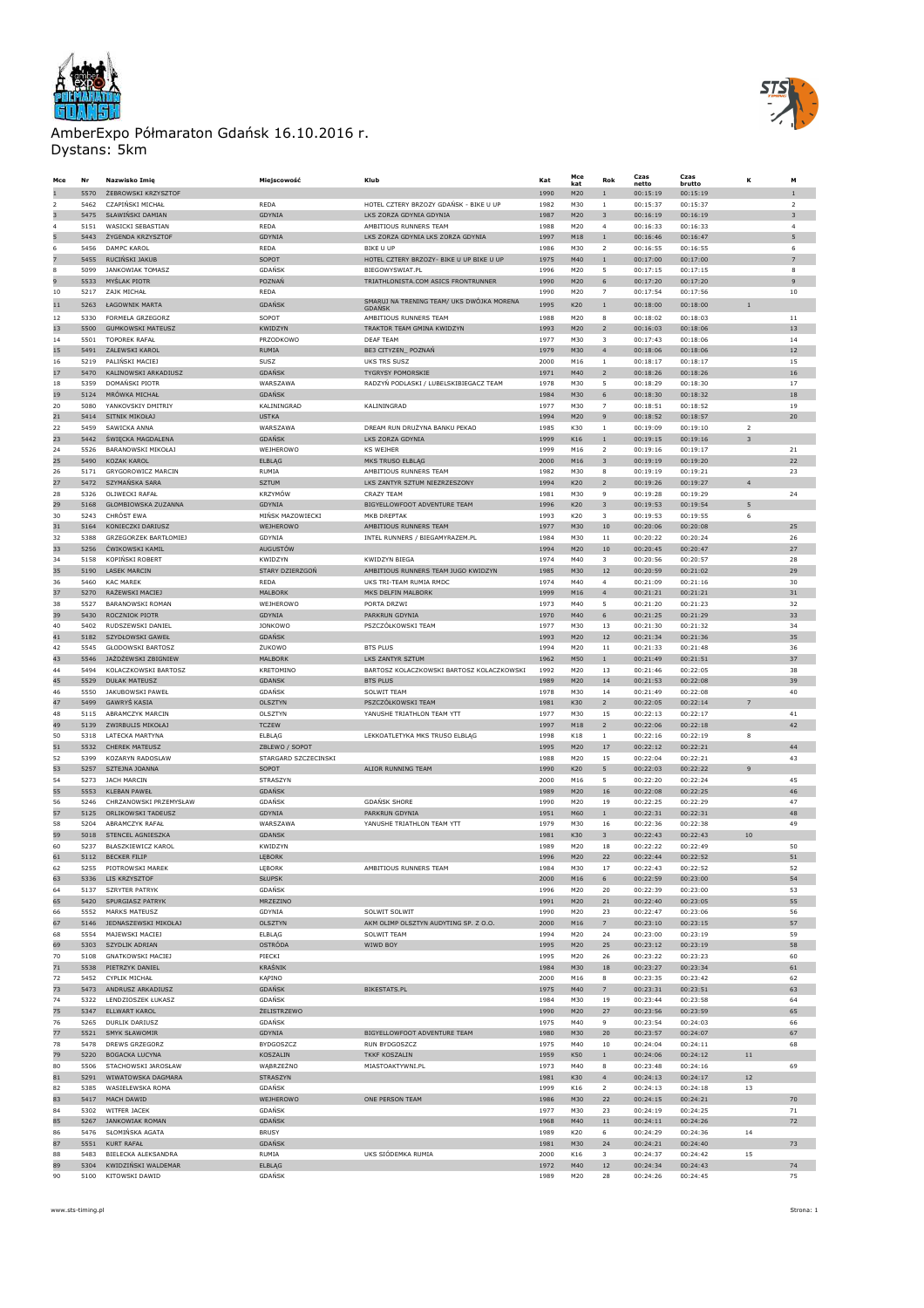



| Mce        | Nr           | Nazwisko Imię                              | Miejscowość                    | Klub                                                 | Kat          | Mce<br>kat | Rok                               | Czas<br>netto        | Czas<br>brutto       | κ        | м           |
|------------|--------------|--------------------------------------------|--------------------------------|------------------------------------------------------|--------------|------------|-----------------------------------|----------------------|----------------------|----------|-------------|
| 91         | 5055         | <b>TUTKOWSKI DANIEL</b>                    | SOPOT                          | <b>EKSTRA FAN</b>                                    | 1978         | M30        | 21                                | 00:24:14             | 00:24:48             |          | 76          |
| 92         | 5290         | GOZŁOWSKI MAREK                            | <b>GDAŃSK</b>                  |                                                      | 1969         | M40        | 13                                | 00:24:45             | 00:24:50             |          | 77          |
| 93         | 5037         | TRALEWICZ MAGDALENA                        | GIŻYCKO                        |                                                      | 1994         | K20        | 7                                 | 00:24:41             | 00:24:51             | 16       |             |
| 94         | 5054         | <b>IWANOWSKI PIOTR</b>                     | PIŁA                           | ZŁODZIEJE ZAPALNICZEK                                | 1988         | M20        | 29                                | 00:24:41             | 00:24:52             |          | 78          |
| 95         | 5379         | <b>FELKOWSKI TOMEK</b>                     | KOSZALIN                       |                                                      | 1980         | M30        | 27                                | 00:24:46             | 00:24:53             |          | 79          |
| 96         | 5211         | WIECZOREK JUSTYNA                          | INOWROCLAW                     |                                                      | 1975         | K40        | $\mathbf{1}$                      | 00:24:53             | 00:24:55             | 17       |             |
| 97         | 5392         | KUJAWA SŁAWOMIR                            | RUMIA                          |                                                      | 1985         | M30        | 25                                | 00:24:25             | 00:24:56             |          | 80          |
| 98         | 5377         | PAŁEJKO ALEKSANDRA                         | OSTRÓDA                        |                                                      | 2000         | K16        | $\overline{4}$                    | 00:24:56             | 00:24:56             | 18       |             |
| 99         | 5319         | OGAREK PRZEMYSŁAW                          | GDAŃSK                         | #JEDNOOSOBOWAARMIA                                   | 1986         | M30        | $26\,$                            | 00:24:41             | 00:24:57             |          | $^{\rm 81}$ |
| 100        | 5559<br>5564 | KOMOSA PRZEMEK<br>KIRILENKO SYLWIA         | <b>GDAŃSK</b><br>MARKI         | SOLWIT                                               | 1990         | M20<br>K18 | 29<br>$\overline{2}$              | 00:24:41             | 00:24:59<br>00:25:02 | 19       | 82          |
| 101<br>102 | 5361         | <b>FUCHS MATEUSZ</b>                       | TRĄBKI WIELKIE                 |                                                      | 1998<br>1993 | M20        | 31                                | 00:24:56<br>00:24:48 | 00:25:04             |          | 83          |
| 103        | 5389         | <b>WELENC ANNA</b>                         | <b>GDAŃSK</b>                  |                                                      | 1993         | K20        | 9                                 | 00:24:46             | 00:25:04             | 20       |             |
| 104        | 5537         | ZDUNEK-FRĄCZYK DOROTA                      | PRZECHLEWO                     | CONCEPT                                              | 1980         | K30        | 5                                 | 00:25:05             | 00:25:06             | 21       |             |
| 105        | 5249         | MILEWSKA ANITA                             | IŁAWA                          |                                                      | 1974         | K40        | $\overline{2}$                    | 00:25:00             | 00:25:07             | 22       |             |
| 106        | 5271         | BRZOSKOWSKA JULIA                          | STĘŻYCA                        | TRI TEAM STĘŻYCA                                     | 2000         | K16        | 5                                 | 00:25:08             | 00:25:08             | 24       |             |
| 107        | 5166         | DAWES SOPHIE                               | EDINBURGH                      |                                                      | 1989         | K20        | 7                                 | 00:24:41             | 00:25:08             | 23       |             |
| 108        | 5221         | BOGACKI TOMASZ                             | KOSZALIN                       | <b>TKKF KOSZALIN</b>                                 | 1959         | M50        | $\overline{2}$                    | 00:25:03             | 00:25:09             |          | 84          |
| 109        | 5531         | KOTUŁA ANDRZEJ                             | GDYNIA                         |                                                      | 1956         | M60        | $\overline{2}$                    | 00:24:38             | 00:25:13             |          | 85          |
| 110        | 5258         | ISKIERKA JOLANTA                           | KRAKÓW                         | ALIOR RUNNING TEAM                                   | 1982         | K30        | 6                                 | 00:25:11             | 00:25:18             | 25       |             |
| 111        | 5133         | FERENC JAROSŁAW                            | MRAGOWO                        |                                                      | 1993         | M20        | 32                                | 00:25:01             | 00:25:19             |          | 86          |
| 112        | 5142         | SADOWSKI DAMIAN                            | GRONOWO ELBLĄSKIE              |                                                      | 1999         | M16        | $\overline{9}$                    | 00:25:10             | 00:25:19             |          | 87          |
| 113        | 5511<br>5292 | <b>BETLEWSKA KAMILA</b>                    | <b>SŁUPSK</b>                  |                                                      | 1995         | K20<br>K40 | $12\,$<br>$\overline{\mathbf{3}}$ | 00:25:19             | 00:25:23             | 26<br>27 |             |
| 114<br>115 | 5074         | GOZŁOWSKA JOANNA<br>WILLER MARIOLA         | <b>GDAŃSK</b><br><b>GDAŃSK</b> | AMATOKA                                              | 1973<br>1970 | K40        | $\overline{4}$                    | 00:25:24<br>00:25:25 | 00:25:27<br>00:25:28 | 28       |             |
| 116        | 5042         | PACHULSKI MICHAŁ                           | GDAŃSK                         |                                                      | 1979         | M30        | 28                                | 00:25:08             | 00:25:29             |          | 88          |
| 117        | 5434         | WASTI FWSKT MTCHAŁ                         | <b>GDAŃSK</b>                  |                                                      | 1973         | M40        | 14                                | 00:25:21             | 00:25:29             |          | 89          |
| 118        | 5515         | <b>BADURA KAMIL</b>                        | GDANSK                         |                                                      | 1986         | M30        | 29                                | 00:25:12             | 00:25:30             |          | 90          |
| 119        | 5143         | SADOWSKI ŁUKASZ                            | <b>GDAŃSK</b>                  |                                                      | 1991         | M20        | 35                                | 00:25:21             | 00:25:32             |          | 91          |
| 120        | 5454         | MĘDRZYCKI PRZEMYSŁAW                       | GDAŃSK                         |                                                      | 1989         | M20        | 33                                | 00:25:10             | 00:25:33             |          | 92          |
| 121        | 5517         | KOSTRZAK MAŁGORZATA                        | GDYNIA                         | MAKELIFEEASIER.PL                                    | 1986         | K30        | $\overline{z}$                    | 00:25:25             | 00:25:35             | 29       |             |
| 122        | 5078         | BONDARENKO JOANNA                          | GDAŃSK                         | <b>RUNNING PENGUINS</b>                              | 1993         | K20        | $11\,$                            | 00:25:16             | 00:25:36             | 30       |             |
| 123        | 5549         | ZNAJMIECKI PIOTR                           | <b>GDAŃSK</b>                  | SOLWIT TEAM                                          | 1988         | M20        | 34                                | 00:25:18             | 00:25:37             |          | 93          |
| 124        | 5149         | TATULIŃSKA HANNA                           | NOWE MIASTO LUBAWSKIE          |                                                      | 1982         | K30        | 9                                 | 00:25:32             | 00:25:38             | 31       |             |
| 125        | 5440         | <b>WLAZŁO MACIEJ</b>                       | MALBORK                        | <b>GRUPA MALBORK</b>                                 | 1994         | M20        | 36                                | 00:25:22             | 00:25:38             |          | 94          |
| 126        | 5294         | FAJGIER MICHAŁ                             | GDYNIA                         |                                                      | 1981         | M30        | 32                                | 00:25:29             | 00:25:44             |          | 95          |
| 127        | 5362         | <b>GARDECKI PIOTR</b>                      | <b>GDAŃSK</b>                  |                                                      | 1986         | M30        | 31                                | 00:25:23             | 00:25:45             |          | 96          |
| 128        | 5438         | ZIÓŁKOWSKI ROBERT                          | <b>BORKOWO</b>                 | <b>BTS PLUS</b>                                      | 1983         | M30        | 34                                | 00:25:37<br>00:25:43 | 00:25:51             |          | 97          |
| 129<br>130 | 5451<br>5474 | SZEMIK DOMINIK<br>LIPIEC-BORTKIEWICZ MARTA | PIETRZYKOWICE<br>GDAŃSK        | FREERIDER                                            | 1990<br>1995 | M20<br>K20 | 37<br>10                          | 00:25:13             | 00:25:53<br>00:25:55 | 32       | 98          |
| 131        | 5555         | RAMCZYK KAMIL                              | <b>GDAŃSK</b>                  | SOLWIT TEAM                                          | 1984         | M30        | 33                                | 00:25:35             | 00:25:55             |          | 99          |
| 132        | 5536         | GREBOSZ JOANNA                             | GDYNIA / TCZEW                 | K&K                                                  | 1982         | K30        | 8                                 | 00:25:29             | 00:25:56             | 33       |             |
| 133        | 5468         | LIS PAWEŁ                                  | <b>GDAŃSK</b>                  | <b>BZWBK RUNNERS TEAM</b>                            | 1989         | M20        | 38                                | 00:25:44             | 00:25:56             |          | 100         |
| 134        | 5085         | <b>JASINSKI PIOTR</b>                      | <b>GDAŃSK</b>                  | <b>EKSTRA FAN</b>                                    | 1981         | M30        | 30                                | 00:25:22             | 00:25:57             |          | 101         |
| 135        | 5083         | WRÓBLEWSKI JAROSŁAW                        | <b>GDANSK</b>                  |                                                      | 1964         | M50        | $\overline{\mathbf{3}}$           | 00:26:00             | 00:26:02             |          | 102         |
| 136        | 5197         | MUSIAŁ PAWEŁ                               | WARSZAWA                       |                                                      | 1978         | M30        | 35                                | 00:25:53             | 00:26:04             |          | 103         |
| 137        | 5152         | SADOWSKA ANETA                             | <b>SZTUM</b>                   |                                                      | 1986         | K30        | $10\,$                            | 00:25:54             | 00:26:05             | 34       |             |
| 138        | 5134         | KOLK DOMINIKA                              | <b>GDANSK</b>                  |                                                      | 1996         | K20        | 13                                | 00:25:45             | 00:26:06             | 35       |             |
| 139        | 5416         | RUCZKO SŁAWOMIR                            | GDYNIA                         | RUCZKO SŁAWOMIR USAA RUCZKO                          | 1977         | M30        | 36                                | 00:26:02             | 00:26:06             |          | 104         |
| 140        | 5423         | SMAL BARTŁOMIEJ                            | GDAŃSK                         | BTS PLUS BTS PLUS                                    | 1973         | M40        | 15                                | 00:25:53             | 00:26:06             |          | 105         |
| 141        | 5315         | KRZYŻANOWSKI PIOTR                         | GDYNIA                         |                                                      | 1991         | M20        | 39                                | 00:25:45             | 00:26:09             |          | 106         |
| 142        | 5192         | MIELEWCZYK LESZEK                          | LĘBORK                         | LTS LEBORK                                           | 1956         | M60        | $\overline{\mathbf{3}}$           | 00:25:47             | 00:26:11             |          | 107         |
| 143<br>144 | 5518<br>5015 | BIELECKA ALICJA<br>DOMBROWSKA BOGUSIA      | RUMIA<br>GDAŃSK                | UKS SIÓDEMKA RUMIA                                   | 1998<br>1979 | K18<br>K30 | $\overline{\mathbf{3}}$<br>$11\,$ | 00:26:11<br>00:26:08 | 00:26:16<br>00:26:18 | 36<br>37 |             |
| 145        | 5507         | FRELEK AGNIESZKA                           | KWIDZYN                        |                                                      | 1980         | K30        | 13                                | 00:26:09             | 00:26:18             | 39       |             |
| 146        | 5447         | INTEREWICZ DOROTA                          | GDYNIA                         | I ALO GDYNIA                                         | 1968         | K40        | 6                                 | 00:26:13             | 00:26:18             | 38       |             |
| 147        | 5508         | JANKIEWICZ MARIOLA                         | KWIDZYN                        |                                                      | 1980         | K30        | $11\,$                            | 00:26:08             | 00:26:18             | 40       |             |
| 148        | 5206         | GRABOWSKA MARZENA                          | <b>GDAŃSK</b>                  |                                                      | 1969         | K40        | 5                                 | 00:26:02             | 00:26:19             | 41       |             |
| 149        | 5444         | TIETIANIEC PIOTR                           | <b>GDANSK</b>                  | BTS PLUS BTS PLUS                                    | 1973         | M40        | $16\,$                            | 00:26:06             | 00:26:19             |          | 108         |
| 150        | 5328         | PAWELCZYK BARBARA                          | <b>GDAŃSK</b>                  |                                                      | 1968         | K40        | $\overline{7}$                    | 00:26:16             | 00:26:20             | 42       |             |
| 151        | 5357         | OCZACHOWSKA KAROLINA                       | <b>GDAŃSK</b>                  | 1980                                                 | 1980         | K30        | 14                                | 00:26:12             | 00:26:23             | 43       |             |
| 152        | 5339         | PREISS PRZEMYSŁAW                          | GDAŃSK                         |                                                      | 1980         | M30        | 38                                | 00:26:16             | 00:26:23             |          | 109         |
| 153        | 5524         | FULARCZYK DANIEL                           | KOBYSEWO                       |                                                      | 1992         | M20        | 40                                | 00:26:24             | 00:26:28             |          | 110         |
| 154        | 5150         | SZYPNIEWSKA IRENA                          | MARZĘCICE                      |                                                      | 1972         | K40        | 9                                 | 00:26:23             | 00:26:28             | 44       |             |
| 155        | 5327<br>5179 | PLATH KOPERSKA KRYSTYNA                    | SŁAWNO<br>KWIDZYN              |                                                      | 1960         | K50<br>K40 | $\overline{2}$                    | 00:26:20             | 00:26:29             | 45       |             |
| 156<br>157 | 5404         | PAWLUK JUSTYNA<br>KAŁUŻA-ĆWIDAK KATARZYNA  | GDYNIA                         | KWIDZYN BIEGA<br><b>BZWBK RUNNERS TEAM #HEHESZKI</b> | 1976<br>1985 | K30        | 8<br>16                           | 00:26:19<br>00:26:24 | 00:26:32<br>00:26:35 | 46<br>48 |             |
| 158        | 5088         | <b>KLEMT MARCIN</b>                        | OLSZTYN                        |                                                      | 1978         | M30        | 37                                | 00:26:08             | 00:26:35             |          | 111         |
| 159        | 5131         | OSTROWSKA BEATA                            | <b>GDAŃSK</b>                  |                                                      | 1980         | K30        | 15                                | 00:26:14             | 00:26:35             | $47\,$   |             |
| 160        | 5349         | HALUK PRZEMYSŁAW                           | GDAŃSK                         |                                                      | 1979         | M30        | 39                                | 00:26:23             | 00:26:36             |          | 112         |
| 161        | 5177         | WASILEWKO ANNA                             | GDYNIA                         |                                                      | 1989         | K20        | 15                                | 00:26:41             | 00:26:44             | 49       |             |
| 162        | 5159         | WITKOWSKA AGNIESZKA                        | SOPOT                          |                                                      | 1983         | K30        | 18                                | 00:26:45             | 00:26:48             | 50       |             |
| 163        | 5344         | DYŚ WANESA                                 | <b>SŁUPSK</b>                  |                                                      | 2000         | K16        | 6                                 | 00:26:26             | 00:26:49             | 51       |             |
| 164        | 5350         | ORDAKOWSKA BEATA                           | GDYNIA                         |                                                      | 1965         | <b>K50</b> | $\overline{\mathbf{3}}$           | 00:26:37             | 00:26:49             | 52       |             |
| 165        | 5378         | MARGASIŃSKI MICHAŁ                         | ZĄBKOWICE ŚLĄSKIE              |                                                      | 1989         | M20        | 41                                | 00:26:38             | 00:26:51             |          | 113         |
| 166        | 5245         | MAJEWSKA JOANNA                            | WARSZAWA                       | NEC TEMERE NEC TIMIDE                                | 1989         | K20        | 14                                | 00:26:29             | 00:26:52             | 53       |             |
| 167        | 5366         | SARNOWSKA MAGDA                            | LIPNO                          |                                                      | 1980         | K30        | 17                                | 00:26:36             | 00:26:58             | 55       |             |
| 168        | 5259         | ŹREBIEC KLAUDIA                            | GDAŃSK                         | KOBIETY BIEGAJĄ                                      | 1994         | K20        | 16                                | 00:26:54             | 00:26:58             | 54       |             |
| 169        | 5278         | <b>GROMBALA DARIA</b>                      | <b>OTOMIN</b>                  |                                                      | 1982         | K30        | 22                                | 00:27:00             | 00:27:03             | 56       |             |
| 170        | 5187         | ZALEWSKA IWONA                             | SZYDŁOWO                       |                                                      | 1977         | K30        | 20                                | 00:26:52             | 00:27:05             | 57       |             |
| 171<br>172 | 5561<br>5418 | <b>BAKER MO</b><br><b>KŁOSIN TOMASZ</b>    | MAIDSTONE<br>GDAŃSK            | MO THE FAKA                                          | 1966<br>1981 | M50<br>M30 | $\overline{4}$<br>42              | 00:26:47<br>00:27:04 | 00:27:07<br>00:27:07 |          | 115<br>114  |
| 173        | 5513         | KARCZ MICHAŁ                               | <b>GDAŃSK KOWALE</b>           | PEEK & CLOPPENBURG                                   | 1992         | M20        | 42                                | 00:26:51             | 00:27:08             |          | 117         |
| 174        | 5093         | MICKIEWICZ ILONA                           | WEJHEROWO                      |                                                      | 1988         | K20        | 17                                | 00:27:01             | 00:27:08             | 58       |             |
| 175        | 5412         | ULANOWSKI ANDRZEJ                          | MALBORK                        |                                                      | 1983         | M30        | 40                                | 00:27:00             | 00:27:08             |          | 116         |
| 176        | 5172         | GRYGOROWICZ MONIKA                         | RUMIA                          | AMBITIOUS RUNNERS TEAM                               | 1983         | K30        | 23                                | 00:27:01             | 00:27:14             | 60       |             |
| 177        | 5066         | MAJ KAROLINA                               | KOŚCIERZYNA                    |                                                      | 1984         | K30        | 24                                | 00:27:03             | 00:27:14             | 59       |             |
| 178        | 5279         | <b>STYK EDWARD</b>                         | GDYNIA                         |                                                      | 1956         | M60        | $\overline{4}$                    | 00:27:11             | 00:27:17             |          | 118         |
| 179        | 5376         | SZYMAŃSKA JOLANTA                          | <b>ELBLAG</b>                  | BIEGAM BO MUSZĘ                                      | 1978         | K30        | 25                                | 00:27:05             | 00:27:17             | 61       |             |
| 180        | 5311         | MACH PAULINA                               | PRUSZCZ GDAŃSKI                | PRUSZCZ BIEGA                                        | 1982         | K30        | 26                                | 00:27:09             | 00:27:23             | 62       |             |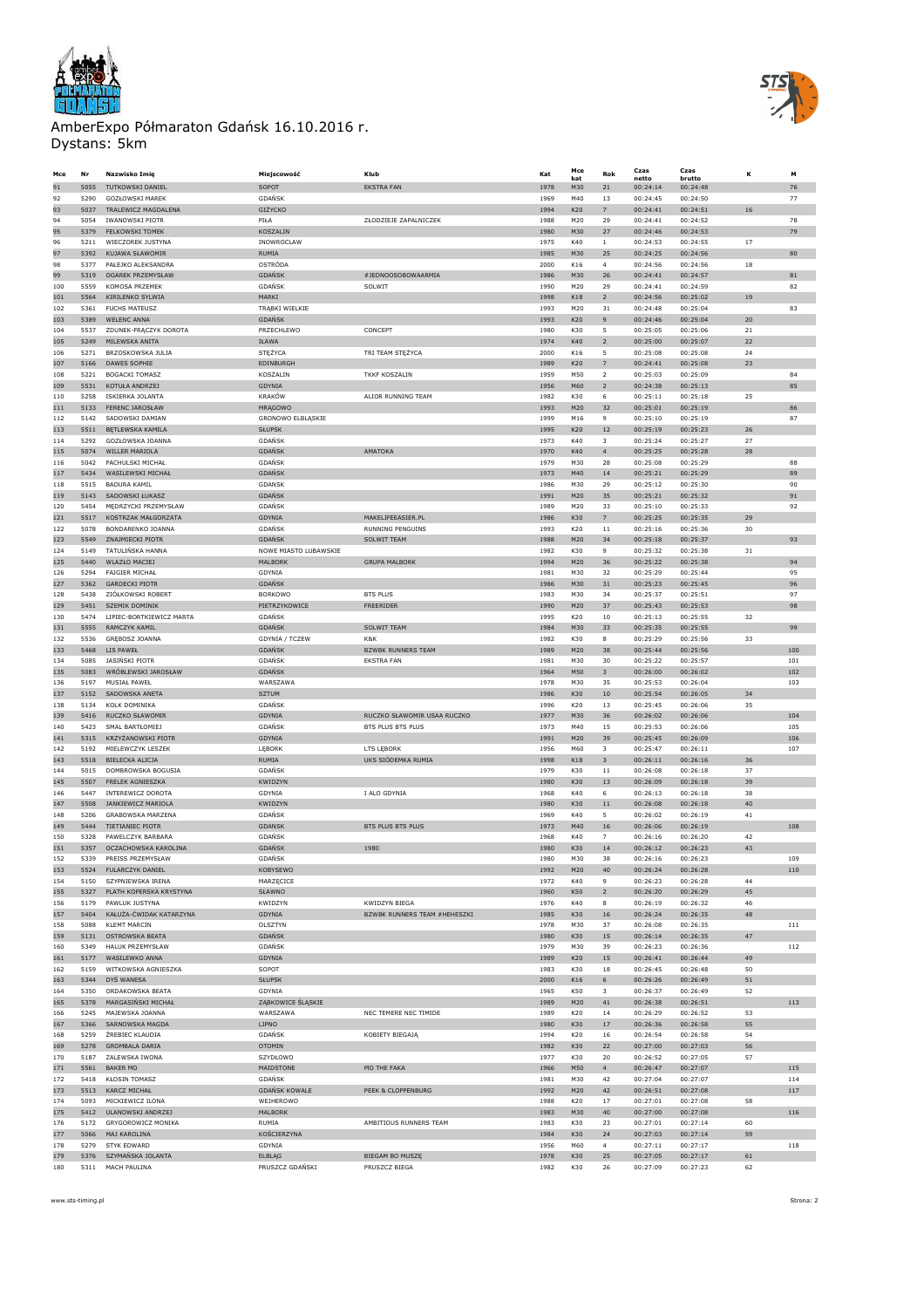



| Mce        | Nr           | Nazwisko Imię                               | Miejscowość                        | Klub                                    | Kat          | Mce<br>kat        | Rok            | Czas<br>netto        | Czas<br>brutto       | ĸ          | м          |
|------------|--------------|---------------------------------------------|------------------------------------|-----------------------------------------|--------------|-------------------|----------------|----------------------|----------------------|------------|------------|
| 181        | 5406         | SEBASTIAŃSKA DOROTA                         | <b>GDAŃSK</b>                      | PRUSZCZ BIEGA                           | 1978         | K30               | 19             | 00:26:48             | 00:27:24             | 63         |            |
| 182        | 5453         | GALIŃSKI JAKUB                              | ROTMANKA                           | ROTMANKA                                | 2000         | M16               | $1\,1$         | 00:27:06             | 00:27:25             |            | 119        |
| 183        | 5008         | ADAMIAK PAWEŁ                               | WARSZAWA                           | NOTUS RUNNING TEAM                      | 1966         | M50               | 5              | 00:27:12             | 00:27:26             |            | 120        |
| 184        | 5174         | JAŚKIEWICZ JUSTYNA                          | RUMIA                              |                                         | 1982         | K30               | 29             | 00:27:11             | 00:27:26             | 64         |            |
| 185        | 5287         | STOLAREK DOROTA                             | PRUSZCZ GDAŃSKI                    | PRUSZCZ BIEGA                           | 1980         | K30               | 21             | 00:26:56             | 00:27:27             | 65         |            |
| 186        | 5102         | <b>ŚLIWOWSKI JACEK</b>                      | BLIZINY                            |                                         | 1971         | M40               | 17             | 00:27:13             | 00:27:28             |            | 121        |
| 187        | 5169         | CICHOWICZ MARTYNA                           | PŁOCK                              |                                         | 1993         | K20               | $18\,$         | 00:27:19             | 00:27:30             | 66         |            |
| 188<br>189 | 5411<br>5431 | JÓZWIK LESZEK<br>SINOHUI GARCIA JUAN CARLOS | DĄBRÓWKA<br>MEXICALI               | JUAN CARLOS CLUB JA GRAM SOLO           | 1977<br>1998 | M30<br>M18        | 41<br>3        | 00:27:01<br>00:27:17 | 00:27:30<br>00:27:30 |            | 122<br>123 |
| 190        | 5525         | STACHOWSKA MIRELLA                          | WĄBRZEŻNO                          | MIASTOAKTYWNI.PL                        | 1973         | K40               | $11\,$         | 00:27:03             | 00:27:30             | 67         |            |
| 191        | 5544         | RUPIŃSKA AGNIESZKA                          | <b>GDAŃSK</b>                      | DREAM TEAM                              | 1978         | K30               | 29             | 00:27:11             | 00:27:32             | 68         |            |
| 192        | 5352         | MAŁCZAK MAGDALENA                           | PRUSZCZ GDAŃSKI                    | IRON WOMAN TRÓJMIASTO                   | 1983         | K30               | 26             | 00:27:09             | 00:27:33             | 69         |            |
| 193        | 5201         | KOTRYCH JAROSŁAW                            | CIECHOCINEK                        |                                         | 1989         | M20               | 43             | 00:27:08             | 00:27:34             |            | 124        |
| 194        | 5274         | OLECHOWICZ ALICJA                           | GRUDZIĄDZ                          |                                         | 1988         | K20               | 19             | 00:27:22             | 00:27:35             | 70         |            |
| 195        | 5127         | STAWIARSKI FRANCISZEK                       | GDAŃSK                             |                                         | 1974         | M40               | 18             | 00:27:25             | 00:27:44             |            | 125        |
| 196        | 5289         | <b>BAI WICKI FUKASZ</b>                     | GDAŃSK                             | <b>SZKOŁY FREGATA</b>                   | 1979         | M30               | 44             | 00:27:26             | 00:27:49             |            | 126        |
| 197        | 5320         | <b>TOKARSKI PAWEŁ</b>                       | <b>GDAŃSK</b>                      |                                         | 1981         | M30               | 43             | 00:27:21             | 00:27:49             |            | 127        |
| 198        | 5534         | FEDE-ZAJĄC ANITA                            | GDAŃSK                             | MIEJSKIE WOPR GDAŃSK                    | 1981         | K30               | 32             | 00:27:42             | 00:27:52             | 71         |            |
| 199        | 5542         | KRYSZEWSKI JAROSŁAW                         | PRZEJAZDOWO                        |                                         | 1976         | M40               | 19             | 00:27:42             | 00:27:52             |            | 128        |
| 200        | 5254         | KARASZEWSKI SLAWOMIR                        | RÓŻANKOWO                          |                                         | 1977         | M30               | 45             | 00:27:50             | 00:27:54             |            | 129        |
| 201        | 5186         | PRASEK LUCYNA                               | GDYNIA                             |                                         | 1956         | K60               | $\mathbf 1$    | 00:27:31             | 00:27:57             | 72         |            |
| 202        | 5046         | DANISZEWSKA MARTYNA                         | GDAŃSK                             |                                         | 2000         | K16               | $\overline{7}$ | 00:27:54             | 00:27:58             | 73         |            |
| 203<br>204 | 5170<br>5563 | <b>GRZEGORCZYK DOROTA</b>                   | <b>GDAŃSK KOWALE</b><br>PRZECHLEWO |                                         | 1977         | K30<br>K30        | 34             | 00:27:53<br>00:27:59 | 00:27:58             | 74         |            |
| 205        | 5156         | WALASZCZYK KATARZYNA<br>WALENTYNOWICZ ANETA | PRUSZCZ GDAŃSKI                    | PRUSZCZ BIEGA                           | 1979<br>1977 | K30               | 36<br>31       | 00:27:28             | 00:28:00<br>00:28:04 | 75<br>76   |            |
| 206        | 5087         | CHODUBSKA SYLWIA                            | GDAŃSK                             |                                         | 1981         | K30               | 37             | 00:28:00             | 00:28:05             | 77         |            |
| 207        | 5510         | MASYS AGNIESZKA                             | MALBORK                            | <b>GRUPA MALBORK</b>                    | 1978         | K30               | 33             | 00:27:52             | 00:28:08             | 78         |            |
| 208        | 5467         | MAKUCH MATEUSZ                              | BYDGOSZCZ                          |                                         | 1988         | M20               | 46             | 00:27:55             | 00:28:11             |            | 130        |
| 209        | 5020         | MARCHEL KAROLINA                            | <b>BOLSZEWO</b>                    |                                         | 1990         | K20               | 21             | 00:27:56             | 00:28:11             | 79         |            |
| 210        | 5282         | DELUGA ANNA                                 | GDAŃSK                             |                                         | 1984         | K30               | 35             | 00:27:54             | 00:28:12             | 80         |            |
| 211        | 5225         | MIENIK DAWID                                | GDAŃSK                             | AZS PWSZ ELBLĄG                         | 1991         | M20               | 45             | 00:27:54             | 00:28:15             |            | 131        |
| 212        | 5316         | KREFT KATARZYNA                             | GDYNA                              |                                         | 1994         | K20               | 20             | 00:27:51             | 00:28:16             | 81         |            |
| 213        | 5180         | KORWIN-PIOTROWSKA EWA                       | OLSZTYN                            |                                         | 1973         | K40               | $12\,$         | 00:28:00             | 00:28:17             | 82         |            |
| 214        | 5063         | <b>BALCERZAK DOROTA</b>                     | INOWROCŁAW                         | <b>BBL INOWROCŁAW</b>                   | 1969         | K40               | 14             | 00:28:11             | 00:28:18             | 83         |            |
| 215        | 5471         | SUŁKOWSKA AGNIESZKA                         | GDYNIA                             |                                         | 1980         | K30               | 38             | 00:28:08             | 00:28:18             | 84         |            |
| 216        | 5381         | KOSZELA MARCIN                              | ZALASEWO                           | NON MOLARE MAI                          | 1973         | M40               | 20             | 00:28:04             | 00:28:20             |            | 132        |
| 217        | 5070         | SADOWSKI GRZEGORZ                           | GDYNIA                             |                                         | 1974         | M40               | 22             | 00:28:18             | 00:28:21             |            | 133        |
| 218        | 5413         | ULANOWSKA JOANNA                            | MALBORK                            |                                         | 1991         | K20               | 23             | 00:28:13             | 00:28:21             | 85         |            |
| 219        | 5509         | WYSOCKA EDYTA                               | WARSZAWA                           | ALIOR RUNNING TEAM                      | 1983         | K30               | 39             | 00:28:14             | 00:28:21             | 86         |            |
| 220        | 5502         | TOPOREK ALEKSANDRA                          | PRZODKOWO                          | DEAF TEAM                               | 1970         | K40               | 12             | 00:28:00             | 00:28:22             | 87         |            |
| 221        | 5353         | <b>WALCZUK KATARZYNA</b>                    | RUMIA                              | DECATHLON RUMIA RUNNING TEAM            | 1992         | K20               | 22             | 00:27:57             | 00:28:23             | 88         |            |
| 222        | 5333         | ŻALIŃSKA TERESA                             | <b>JAWORZNO</b>                    | <b>KS MAMUT</b>                         | 1962         | K50               | 5              | 00:28:11             | 00:28:24             | 89         |            |
| 223        | 5368         | KUCHARSKI SŁAWOMIR                          | GDAŃSK                             | THEKUCHARSKY.COM                        | 1985         | M30               | 48             | 00:28:22             | 00:28:26             |            | 134        |
| 224        | 5250         | ZAKRZEWSKA JUSTYNA                          | ?ŁAWA                              |                                         | 1974         | K40               | 15             | 00:28:18             | 00:28:26             | 90         |            |
| 225        | 5086         | JONCZYK KACPER                              | <b>GDAŃSK</b>                      |                                         | 1994         | M20               | 44             | 00:27:52             | 00:28:28             |            | 135        |
| 226        | 5321         | PONICHTERA JUSTYNA                          | GDAŃSK                             |                                         | 1988         | K20               | 24             | 00:28:15             | 00:28:29             | 91         |            |
| 227<br>228 | 5372<br>5293 | <b>GRUBA GRZEGORZ</b><br>KLIMCZAK TOBIASZ   | <b>TCZEW</b><br>LUBLEWO GDAŃSKIE   | LEEE                                    | 1986<br>1975 | M30<br>M40        | 47<br>21       | 00:28:18<br>00:28:10 | 00:28:34<br>00:28:34 |            | 137<br>136 |
| 229        | 5489         | KOZAK MAŁGORZATA                            | <b>ELBLAG</b>                      |                                         | 1974         | K40               | 16             | 00:28:20             | 00:28:35             | 92         |            |
| 230        | 5253         | ROSZKOWSKA MAŁGORZATA                       | <b>BORKOWO</b>                     |                                         | 1963         | K50               | 6              | 00:28:24             | 00:28:36             | 93         |            |
| 231        | 5234         | <b>KRAUSE IWONA</b>                         | <b>ELBLAG</b>                      |                                         | 1974         | K40               | 17             | 00:28:26             | 00:28:39             | 94         |            |
| 232        | 5247         | OLSZEWSKA MAGDALENA                         | LIDZBARK WARMIŃSKI                 |                                         | 1980         | K30               | 41             | 00:28:22             | 00:28:45             | 95         |            |
| 233        | 5363         | CZARNECKA AGNIESZKA                         | WARSZAWA                           |                                         | 1977         | K30               | 43             | 00:28:39             | 00:28:47             | 96         |            |
| 234        | 5504         | WITOS RAFAŁ                                 | <b>BIAŁYSTOK</b>                   |                                         | 1990         | M20               | 47             | 00:28:25             | 00:28:48             |            | 138        |
| 235        | 5393         | SOBIENIAK AGNIESZKA                         | ROTMANKA                           |                                         | 1987         | K20               | 26             | 00:28:48             | 00:28:49             | 97         |            |
| 236        | 5450         | <b>GRACZYK JANUSZ</b>                       | GDAŃSK                             |                                         | 1971         | M40               | 24             | 00:28:48             | 00:28:50             |            | 139        |
| 237        | 5126         | RADISZEWSKA MARTA                           | <b>GDAŃSK</b>                      |                                         | 1997         | K18               | $\overline{4}$ | 00:28:32             | 00:28:50             | 98         |            |
| 238        | 5286         | KULIK JANUSZ                                | GDAŃSK                             |                                         | 1983         | M30               | 50             | 00:28:40             | 00:28:52             |            | 140        |
| 239        | 5421         | NIEZGODA EWA                                | WARSZAWA                           |                                         | 1979         | K30               | 45             | 00:28:42             | 00:28:53             | 99         |            |
| 240        | 5241         | <b>GALINSKA SYLWIA</b>                      | ROTMANKA                           |                                         | 1974         | K40               | 18             | 00:28:35             | 00:28:54             | 100        |            |
| 241        | 5408         | PIETRZYK BARTOSZ                            | GDAŃSK                             | BIEGNIJPOZDROWIE.PL BIEGNIJPOZDROWIE.PL | 1980         | M30               | 46             | 00:28:14             | 00:28:54             |            | 141        |
| 242        | 5407         | PIETRZYK ILONA                              | GDAŃSK                             | BIEGNIJPOZDROWIE.PL BIEGNIJPOZDROWIE.PL | 1982         | K30               | 39             | 00:28:14             | 00:28:54             | 101        |            |
| 243        | 5239         | ZAKRZEWSKA EWA                              | <b>GDANSK</b>                      | FAMILY BOARD                            | 1977         | K30               | 42             | 00:28:33             | 00:28:56             | 102        |            |
| 244        | 5057         | <b>BUJNOWSKA ANNA</b><br>PLEWKA KAMILA      | AUGUSTÓW                           | PANI                                    | 1998         | K18               | 5              | 00:28:54<br>00:28:47 | 00:28:57             | 103        |            |
| 245        | 5058         |                                             | ZGIERZ                             |                                         | 1979         | K30               | 47             |                      | 00:28:57             | 104        | 142        |
| 246<br>247 | 5520<br>5512 | STANISZEWSKI JERZY<br>BERGAŃSKA MAGDALENA   | GDAŃSK<br>GDYNIA                   |                                         | 1959<br>1987 | M50<br><b>K20</b> | 6<br>25        | 00:28:55<br>00:28:36 | 00:28:57<br>00:28:58 | 106        |            |
| 248        | 5281         | KĘDZIA EDYTA                                | GDAŃSK                             | <b>SBRT GDAŃSK</b>                      | 1971         | K40               | 19             | 00:28:43             | 00:28:58             | 105        |            |
| 249        | 5301         | ZAJK RADOSŁAW                               | REDA                               |                                         | 1983         | M30               | 49             | 00:28:35             | 00:28:58             |            | 143        |
| 250        | 5441         | SAPIEHA ALEKSANDER                          | ROZEWIE                            | ROSEVIA SPORT                           | 1985         | M30               | 51             | 00:28:41             | 00:29:01             |            | 144        |
| 251        | 5130         | RUPIŃSKI DARIUSZ                            | GDAŃSK                             |                                         | 1972         | M40               | 23             | 00:28:41             | 00:29:02             |            | 145        |
| 252        | 5061         | GODZWON WOJCIECH                            | GDYNIA                             |                                         | 1978         | M30               | 53             | 00:28:59             | 00:29:04             |            | 146        |
| 253        | 5132         | <b>STERNIK MONIKA</b>                       | GDAŃSK                             |                                         | 1978         | K30               | 44             | 00:28:41             | 00:29:04             | 107        |            |
| 254        | 5539         | JAŚKIEWICZ TOMASZ                           | ŚLESIN                             | NIGHT RUNNERS                           | 1988         | M20               | 48             | 00:28:39             | 00:29:06             |            | 147        |
| 255        | 5435         | JABŁONOWSKI PAWEŁ                           | <b>GDAŃSK</b>                      |                                         | 1983         | M30               | 52             | 00:28:52             | 00:29:07             |            | 148        |
| 256        | 5308         | KWIECIEŃ MARZENA                            | PRUSZCZ GDAŃSKI                    | PRUSZCZ BIEGA                           | 1981         | K30               | 48             | 00:28:54             | 00:29:07             | 108        |            |
| 257        | 5367         | ROŻNOWSKA ALEKSANDRA                        | PRUSZCZ GDAŃSKI                    | IRON WOMAN TRÓJMIASTO                   | 1982         | K30               | 46             | 00:28:43             | 00:29:07             | 109        |            |
| 258        | 5380         | FELKOWSKA KAROLINA                          | KOSZALIN                           |                                         | 1982         | K30               | 51             | 00:29:05             | 00:29:12             | 111        |            |
| 259        | 5065         | KUJSZCZYK WIOLETTA                          | CZŁUCHÓW                           | KARTONY.PL                              | 1978         | K30               | 51             | 00:29:05             | 00:29:12             | 110        |            |
| 260        | 5183         | ŁANIEWSKA EDYTA                             | BARTOSZYCE                         | ZOHAN TEAM                              | 1974         | K40               | 20             | 00:28:55             | 00:29:15             | 112        |            |
| 261        | 5036         | <b>KORAB MONIKA</b>                         | RUMIA                              |                                         | 1980         | K30               | 49             | 00:29:02             | 00:29:16             | 113        |            |
| 262        | 5370         | OSIŃSKA MONIKA                              | ŁĘGOWO                             | IRON WOMAN TRÓJMIASTO                   | 1977         | K30               | 49             | 00:29:02             | 00:29:20             | 114        |            |
| 263        | 5298         | DAKUS ADAM                                  | GDYNIA                             |                                         | 1971         | M40               | 25             | 00:29:03             | 00:29:21             |            | 149        |
| 264        | 5082         | WALTER MONIKA                               | GDAŃSK                             |                                         | 1987         | K20               | 28             | 00:29:19             | 00:29:22             | 115        |            |
| 265        | 5269         | DUZOWSKI RAFAL                              | GDYNIA                             |                                         | 1970         | M40               | 26             | 00:29:11             | 00:29:23             |            | 150        |
| 266        | 5230         | JARUSZEWSKI JACEK                           | GDAŃSK                             |                                         | 1980         | M30               | 54             | 00:29:08             | 00:29:26             |            | 151        |
| 267<br>268 | 5409<br>5226 | KORZENIOWSKA MAJA<br>WENDYKOWSKA DOMINIKA   | <b>GDAŃSK</b><br>GDAŃSK            | MOJE ESPRESSO MOJE ESPRESSO             | 1989         | K20<br>K30        | 27             | 00:29:14<br>00:29:36 | 00:29:35<br>00:29:43 | 116<br>117 |            |
| 269        | 5449         | KOWALEWSKA MAGDA                            | BARTOSZYCE                         |                                         | 1982<br>1985 | K30               | 56<br>55       | 00:29:34             | 00:29:45             | 118        |            |
| 270        | 5210         | SABA MARTYNA                                | GDYNIA                             |                                         | 1990         | K20               | 30             | 00:29:28             | 00:29:47             | 119        |            |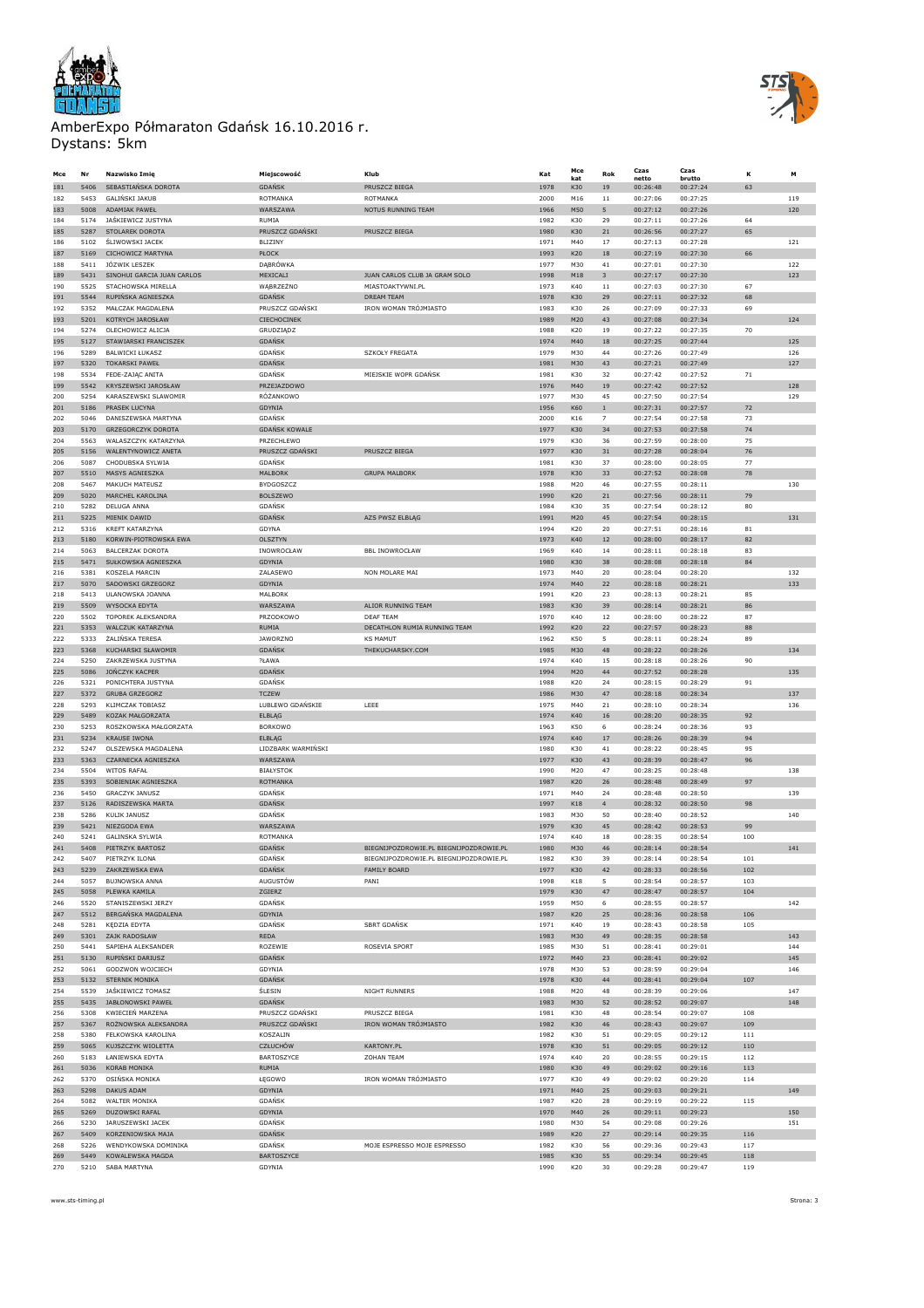



| Mce        | Nr           | Nazwisko Imię                                         | Miejscowość             | Klub                                  | Kat          | Mce<br>kat        | Rok      | Czas<br>netto        | Czas<br>brutto       | ĸ          | M   |
|------------|--------------|-------------------------------------------------------|-------------------------|---------------------------------------|--------------|-------------------|----------|----------------------|----------------------|------------|-----|
| 271        | 5153         | GRĘDZIŃSKA-JEDNASZEWSKA ANNA                          | OLSZTYN                 | AUDYTING.COM.PL AUDYTING SP. Z O.O.   | 1971         | K40               | 21       | 00:29:28             | 00:29:50             | 120        |     |
| 272        | 5354         | <b>KRAJNIK KRYSIA</b>                                 | SOPOT                   |                                       | 1988         | K20               | 29       | 00:29:22             | 00:29:50             | 121        |     |
| 273        | 5191         | CIESIELSKA JOANNA                                     | <b>GDAŃSK</b>           | <b>GIRLS ON WHEELS</b>                | 1993         | K20               | 31       | 00:29:30             | 00:29:51             | 122        |     |
| 274        | 5429         | MICHALOWSKA BARBARA                                   | PIERWOSZYNO             | WYMIATACZE                            | 1980         | K30               | 58       | 00:29:47             | 00:29:52             | 123        |     |
| 275        | 5005         | GRZESIK-URBAN AGNIESZKA                               | GDYNIA                  | WYMIATACZE                            | 1980         | K30               | 59       | 00:29:48             | 00:29:53             | 124        |     |
| 276        | 5022         | MAZANKIEWICZ MONIKA                                   | SOBOWIDZ                |                                       | 1987         | K20               | 33       | 00:29:52             | 00:29:54             | 125        |     |
| 277        | 5565         | KAŹMIERCZAK KAROLINA                                  | <b>GDAŃSK</b>           |                                       | 1991         | K20               | 34       | 00:29:55             | 00:29:56             | 126        |     |
| 278        | 5461         | LEWANDOWSKA MAGDA                                     | GDYNIA                  |                                       | 1987         | K20               | 32       | 00:29:44             | 00:29:57             | 127        |     |
| 279        | 5371         | <b>GRUBA ESTERA</b>                                   | <b>TCZEW</b>            |                                       | 1986         | K30               | 57       | 00:29:43             | 00:29:58             | 129        |     |
| 280        | 5097         | <b>JAKUSZ ANNA</b>                                    | WEJHEROWO               |                                       | 1983         | K30               | 54       | 00:29:33             | 00:29:58             | 128        |     |
| 281        | 5569         | SCHAEFER KATARZYNA                                    | <b>GDAŃSK</b>           |                                       | 1984         | K30               | 61       | 00:29:53             | 00:29:58             | 130        |     |
| 282        | 5482         | TOWARNICKA IZABELA                                    | GDYNIA                  | <b>TEAM DEAF</b>                      | 1972         | K40               | 22       | 00:29:43             | 00:30:05             | 131        |     |
| 283        | 5089         | KOZIRÓG AGNIESZKA                                     | MIEROSZYNO              |                                       | 1977         | K30               | 60       | 00:29:51             | 00:30:06             | 132        |     |
| 284        | 5113         | ŁUŻYŃSKA EWA                                          | SZTUM                   |                                       | 1962         | K50               | 8        | 00:29:43             | 00:30:08             | 133        |     |
| 285        | 5212         | SZULC SYLWIA                                          | ELBLAG                  | EL-AKTYWNI                            | 1974         | K40               | 23       | 00:29:54             | 00:30:09             | 134        |     |
| 286        | 5119         | TOMASZEWSKA IWONA                                     | BOLSZEWO                |                                       | 1980         | K30               | 63       | 00:30:02             | 00:30:10<br>00:30:11 | 135        |     |
| 287        | 5519<br>5157 | <b>JARLIŃSKA MONIKA</b><br><b>FUKTEWICZ KATARZYNA</b> | IŁAWA                   |                                       | 1997         | <b>K18</b><br>K30 | 6        | 00:29:53             |                      | 137        |     |
| 288<br>289 | 5445         | WITKOWSKA-CYGA ANGELIKA                               | ELBLAG<br>ELBLAG        |                                       | 1979<br>1976 | K40               | 64<br>26 | 00:30:04<br>00:30:03 | 00:30:11<br>00:30:12 | 136<br>138 |     |
| 290        | 5432         | <b>BANASZEK IWONA</b>                                 | <b>GDANSK</b>           | IRON WOMAN TRÓJMIASTO                 | 1978         | K30               | 62       | 00:29:56             | 00:30:13             | 140        |     |
| 291        | 5275         | JABŁOŃSKA MAGDA                                       | <b>GDAŃSK</b>           | ZUCHWALI.COM                          | 1974         | K40               | 24       | 00:29:57             | 00:30:13             | 139        |     |
| 292        | 5222         | FUCHS JUSTYNA                                         | TRĄBKI WIELKIE          |                                       | 1970         | K40               | 25       | 00:30:01             | 00:30:15             | 141        |     |
| 293        | 5400         | KRAJEWSKA KATARZYNA                                   | GDYNIA                  |                                       | 1981         | K30               | 65       | 00:30:09             | 00:30:16             | 142        |     |
| 294        | 5218         | TOMAN MARTA                                           | GDYNIA                  |                                       | 1987         | K20               | 35       | 00:30:04             | 00:30:21             | 143        |     |
| 295        | 5348         | SIDOROWICZ ANNA                                       | <b>MALBORK</b>          | SUPER BABCIA WOOD GLASS TEAM          | 1957         | K50               | 9        | 00:30:07             | 00:30:28             | 144        |     |
| 296        | 5044         | PARASIŃSKI MICHAŁ                                     | GDYNIA                  |                                       | 1978         | M30               | 57       | 00:30:31             | 00:30:33             |            | 152 |
| 297        | 5006         | URBAN PAWEŁ                                           | GDYNIA                  | WYMIATACZE                            | 1976         | M40               | 27       | 00:30:30             | 00:30:36             |            | 153 |
| 298        | 5463         | <b>BORZECKA KAJA</b>                                  | GDAŃSK                  |                                       | 1989         | K20               | 36       | 00:30:09             | 00:30:37             | 145        |     |
| 299        | 5562         | KOŚCIAŃSKI MICHAŁ                                     | <b>BYDGOSZCZ</b>        |                                       | 1986         | M30               | 55       | 00:30:09             | 00:30:37             |            | 154 |
| 300        | 5118         | MALINOWSKI ŁUKASZ                                     | GDAŃSK                  |                                       | 1989         | M20               | 49       | 00:30:26             | 00:30:38             |            | 155 |
| 301        | 5117         | STRĄK ALICJA                                          | <b>BRODNICA</b>         |                                       | 1994         | K20               | 37       | 00:30:25             | 00:30:39             | 146        |     |
| 302        | 5464         | KORAI FWSKA IRFNA                                     | SADLINKI                |                                       | 1968         | K40               | 28       | 00:30:21             | 00:30:41             | 147        |     |
| 303        | 5251         | JASTRZĘBOWSKA NATALIA                                 | GDYNIA                  | BIGYELLOWFOOT ADVENTURE TEAM PANI     | 1988         | K20               | 39       | 00:30:35             | 00:30:45             | 148        |     |
| 304        | 5516         | KIEŁKUCKA MAGDALENA                                   | TRĄBKI MAŁE             | NORWOOD BIEGA                         | 1999         | K16               | 8        | 00:30:38             | 00:30:45             | 150        |     |
| 305        | 5252         | KWIATKOWSKA JUSTYNA                                   | NOWY DW?R GDAŃSKI       |                                       | 1985         | K30               | 66       | 00:30:19             | 00:30:45             | 149        |     |
| 306        | 5332         | <b>GRZEGOREK ANNA</b>                                 | ZBYCHOWO                | MAMY BIEGAMY                          | 1983         | K30               | 70       | 00:30:40             | 00:30:46             | 151        |     |
| 307        | 5141         | KAROLCZAK JAGODA                                      | POZNAŃ                  |                                       | 1987         | K20               | 40       | 00:30:39             | 00:30:51             | 153        |     |
| 308        | 5140         | SANDECKA KAROLINA                                     | GDYNIA                  |                                       | 1990         | K20               | 40       | 00:30:39             | 00:30:51             | 152        |     |
| 309        | 5021         | <b>KLEINE PRZEMYSŁAW</b>                              | <b>REDA</b>             |                                       | 1992         | M20               | 50       | 00:30:42             | 00:30:56             |            | 156 |
| 310        | 5295         | DUCHLIŃSKI ARKADIUSZ                                  | GDAŃSK                  | <b>SZKOŁY FREGATA</b>                 | 1974         | M40               | 28       | 00:30:36             | 00:30:59             |            | 157 |
| 311        | 5337         | KUROWSKI DARIUSZ                                      | <b>GDAŃSK</b>           | RAIFFEISEN POLBANK                    | 1984         | M30               | 56       | 00:30:28             | 00:30:59             |            | 158 |
| 312        | 5314         | PIOTROWSKA MARTA                                      | <b>GDANSK</b>           |                                       | 1989         | K20               | 38       | 00:30:29             | 00:30:59             | 154        |     |
| 313        | 5325         | WÓJTOWICZ KATARZYNA                                   | GDYNIA                  |                                       | 1985         | K30               | 67       | 00:30:29             | 00:30:59             | 155        |     |
| 314        | 5433         | GRAGOWSKA SYLWIA                                      | <b>JUSZKOWO</b>         | IRON WOMAN TRÓJMIASTO                 | 1980         | K30               | 72       | 00:30:43             | 00:31:01             | 156        |     |
| 315        | 5360         | STRZELCZYK MAŁGORZATA                                 | <b>GDAŃSK</b>           | <b>BROKUŁ TEAM</b>                    | 1962         | K50               | 10       | 00:30:37             | 00:31:02             | 157        |     |
| 316<br>317 | 5346<br>5165 | CIAK ALEKSANDRA<br><b>SKWARŁO PAWEŁ</b>               | GDAŃSK<br><b>GDAŃSK</b> |                                       | 1986<br>1986 | K30<br>M30        | 73<br>58 | 00:30:50<br>00:30:41 | 00:31:03<br>00:31:03 | 158        | 159 |
| 318        | 5384         | SZYC-JUCHNOWICZ EWA                                   | SULMIN                  | SMARUJ NA TRENING TEAM                | 1974         | K40               | 29       | 00:30:37             | 00:31:03             | 159        |     |
| 319        | 5439         | WLAZLO MAŁGORZATA                                     | MALBORK                 | 1968                                  | 1968         | K40               | 31       | 00:30:46             | 00:31:03             | 160        |     |
| 320        | 5343         | <b>KULA SZYMON</b>                                    | GDYNIA                  |                                       | 1975         | M40               | 29       | 00:30:48             | 00:31:04             |            | 160 |
| 321        | 5390         | NIEZGODA DAMIAN                                       | KOBYSEWO                |                                       | 1989         | M20               | 51       | 00:31:00             | 00:31:04             |            | 161 |
| 322        | 5107         | NOWAKOWSKA RENATA                                     | GDYNIA                  |                                       | 1978         | K30               | 69       | 00:30:39             | 00:31:05             | 161        |     |
| 323        | 5284         | GRZYBOWSKA ALICJA                                     | GDAŃSK                  |                                       | 1987         | K20               | 43       | 00:30:58             | 00:31:06             | 162        |     |
| 324        | 5497         | KNYCIŃSKA KASIA                                       | GDYNIA                  |                                       | 1979         | K30               | 68       | 00:30:38             | 00:31:06             | 163        |     |
| 325        | 5285         | SZADKOWSKI KAZIMIERZ                                  | GDYNIA                  |                                       | 1985         | M30               | 59       | 00:30:58             | 00:31:06             |            | 162 |
| 326        | 5272         | REISS PATRYCJA                                        | KOWALE                  | S-TEAM REISS LTD.                     | 1990         | K20               | 42       | 00:30:45             | 00:31:08             | 164        |     |
| 327        | 5358         | <b>OLSZAK ANNA</b>                                    | ŻELISTRZEWO             |                                       | 1992         | K20               | 44       | 00:31:07             | 00:31:11             | 165        |     |
| 328        | 5481         | <b>BIFLECKA KORNELIA</b>                              | RUMIA                   | UKS SIÓDEMKA RUMIA                    | 1974         | K40               | 30       | 00:30:43             | 00:31:13             | 166        |     |
| 329        | 5184         | ZYGMUNT PIOTR                                         | <b>GDAŃSK</b>           | KRAG HARCERSTWA STARSZEGO "EXPLORERS" | 1983         | M30               | 61       | 00:31:11             | 00:31:13             |            | 163 |
| 330        | 5484         | KOWALSKA-PASIEKA BOŻENA                               | KWIDZYN                 | DRUŻYNA SZPIKU                        | 1961         | K50               | 11       | 00:30:55             | 00:31:15             | 167        |     |
| 331        | 5016         | OKUNIEWSKI ADAM                                       | <b>GDAŃSK</b>           |                                       | 1954         | M60               | 5        | 00:31:16             | 00:31:17             |            | 164 |
| 332        | 5373         | GÓŹDŹ ALEKSANDRA                                      | <b>GDANSK</b>           |                                       | 1976         | K40               | 10       | 00:26:45             | 00:31:23             | 168        |     |
| 333        | 5176         | KRYŻA KAMILA                                          | <b>GDANSK</b>           |                                       | 1984         | K30               | 74       | 00:31:04             | 00:31:30             | 169        |     |
| 334        | 5178         | <b>KRYŻA KRZYSZTOF</b>                                | GDAŃSK                  |                                       | 1984         | M30               | 60       | 00:31:04             | 00:31:30             |            | 165 |
| 335        | 5248         | SENKAVETS ANASTASIYA                                  | GDYNIA                  |                                       | 1990         | K20               | 45       | 00:31:08             | 00:31:30             | 170        |     |
| 336        | 5236         | DZIERŻAWSKA-JASIŃSKA MAGDALENA                        | ŁÓDŹ                    | <b>BIO-SFERA</b>                      | 1989         | K20               | 46       | 00:31:15             | 00:31:33             | 171        |     |
| 337        | 5419         | JACHIMKOWSKA MONIKA                                   | GDYNIA<br>ŁÓDŹ          | MR. MR.                               | 1978         | K30               | $71\,$   | 00:30:42             | 00:31:33             | 172        | 166 |
| 338        | 5235         | JASINSKI RAFAŁ                                        |                         | <b>BIO-SFERA</b>                      | 1988         | M20               | 52       | 00:31:16             | 00:31:33             |            |     |
| 339<br>340 | 5173<br>5160 | KOSECKI MARIUSZ<br>PIOTROWSKA MAŁGORZATA              | KOŁOBRZEG<br>GDYNIA     |                                       | 1981<br>1983 | M30<br>K30        | 62<br>76 | 00:31:13<br>00:31:13 | 00:31:34<br>00:31:34 | 173        | 167 |
| 341        | 5410         | WIĘCKIEWICZ MARTA                                     | ELBLĄG                  |                                       | 1984         | K30               | 75       | 00:31:10             | 00:31:36             | 174        |     |
| 342        | 5548         | <b>BRONOWSKA MONIKA</b>                               | LEGIONOWO               |                                       | 1991         | K20               | 48       | 00:31:20             | 00:31:39             | 176        |     |
| 343        | 5340         | KSIAZEK MAGDALENA                                     | <b>GDAŃSK</b>           |                                       | 1976         | K40               | 33       | 00:31:36             | 00:31:39             | 175        |     |
| 344        | 5458         | BECKER JOANNA                                         | GDAŃSK                  | <b>BECKER TEAM</b>                    | 1964         | K50               | 12       | 00:31:14             | 00:31:40             | 177        |     |
| 345        | 5522         | CELINSKI DANIEL                                       | <b>GDAŃSK</b>           |                                       | 2000         | M16               | $10\,$   | 00:26:44             | 00:31:40             |            | 168 |
| 346        | 5072         | STRZELCZYK DANIEL                                     | GDAŃSK                  |                                       | 1988         | M20               | 53       | 00:31:19             | 00:31:44             |            | 169 |
| 347        | 5341         | CYLKOWSKI RYSZARD                                     | <b>GDAŃSK</b>           |                                       | 1972         | M40               | 31       | 00:31:26             | 00:31:46             |            | 170 |
| 348        | 5374         | ŁUNKIEWICZ JULIA                                      | GDAŃSK                  |                                       | 1993         | K20               | 49       | 00:31:33             | 00:31:47             | 178        |     |
| 349        | 5227         | OLESIŃSKA AGNIESZKA                                   | ELBLAG                  |                                       | 1981         | K30               | 77       | 00:31:36             | 00:31:50             | 179        |     |
| 350        | 5396         | MĄCZKOWSKA WIOLETTA                                   | REDA                    |                                       | 1976         | K40               | 27       | 00:30:05             | 00:31:51             | 180        |     |
| 351        | 5523         | CELIŃSKA MAGDALENA                                    | <b>GDANSK WRZESZCZ</b>  |                                       | 1981         | K30               | 26       | 00:27:09             | 00:32:04             | 181        |     |
| 352        | 5424         | HAUSMAN ANDRZEJ                                       | KOSZALIN                | <b>KSR ROWERIA</b>                    | 1954         | M60               | 6        | 00:32:00             | 00:32:09             |            | 171 |
| 353        | 5026         | ŁUCZYŃSKA AGNIESZKA                                   | <b>GDAŃSK</b>           |                                       | 1979         | K30               | 81       | 00:32:02             | 00:32:10             | 182        |     |
| 354        | 5317         | KULETA AGATA                                          | ELBLAG                  | OBROŃCA POCZTY                        | 1993         | K20               | 51       | 00:31:49             | 00:32:11             | 185        |     |
| 355        | 5288         | PISKAŁA AGATA                                         | <b>GDAŃSK</b>           | KOCHAM_PIOTRKA                        | 1993         | K20               | 52       | 00:31:57             | 00:32:11             | 184        |     |
| 356        | 5136         | ŚWIACKA ANNA                                          | <b>GDAŃSK</b>           |                                       | 1977         | K30               | 78       | 00:31:46             | 00:32:11             | 183        |     |
| 357        | 5276         | ROTTA ALEKSANDRA                                      | REDA                    |                                       | 1989         | K20               | 53       | 00:32:09             | 00:32:12             | 186        |     |
| 358        | 5312         | DUZOWSKA IWONA                                        | <b>GDYNIA MAŁY KACK</b> |                                       | 1970         | K40               | 34       | 00:32:01             | 00:32:13             | 187        |     |
| 359        | 5329         | ORZESZEK ANNA                                         | <b>GDAŃSK</b>           |                                       | 1986         | K30               | 79       | 00:31:53             | 00:32:14             | 188        |     |
| 360        | 5283         | MICZEK MONIKA                                         | <b>GDAŃSK</b>           |                                       | 1989         | K20               | 50       | 00:31:45             | 00:32:16             | 189        |     |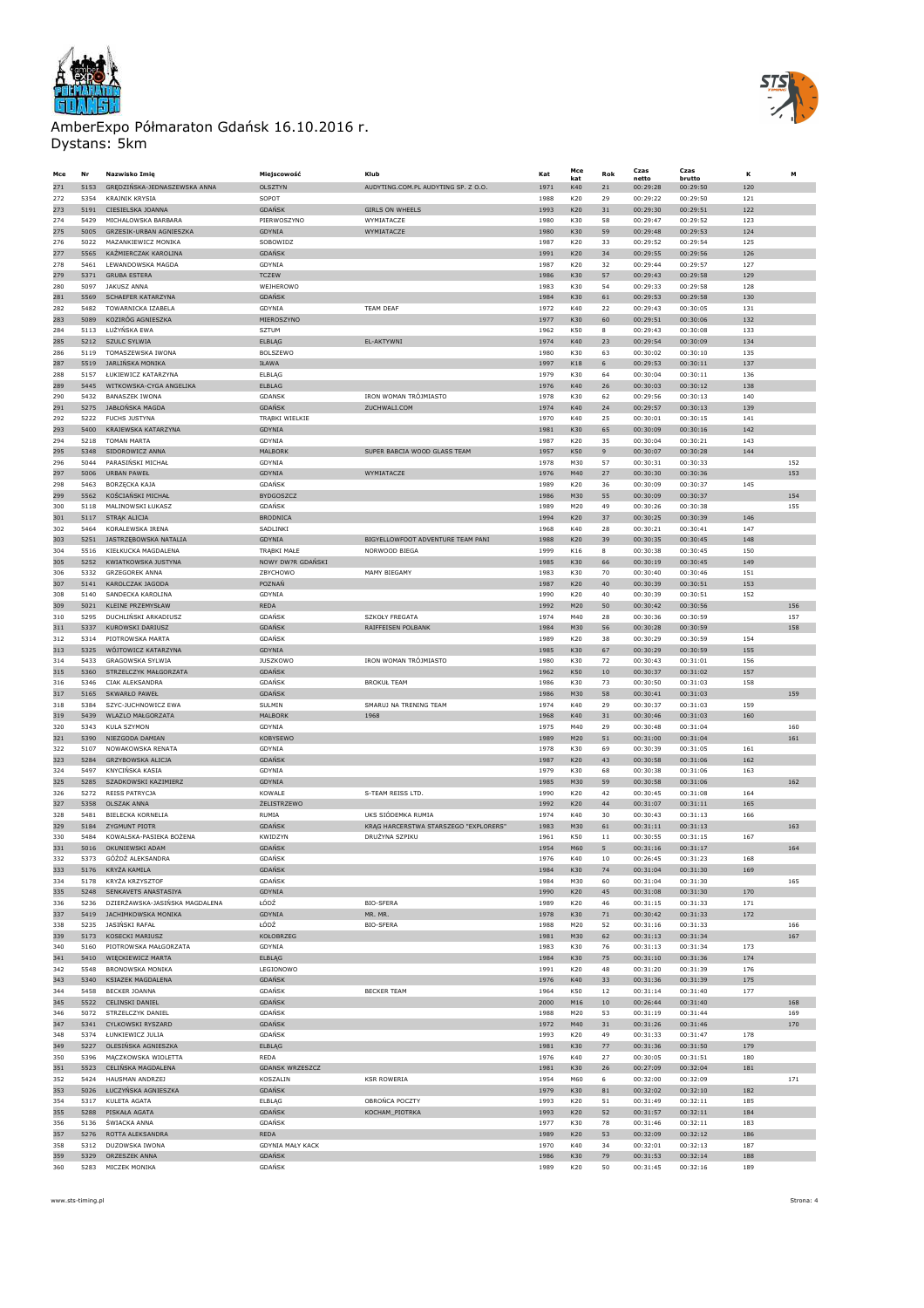



| Mce        | Nr           | Nazwisko Imię                              | Miejscowość             | Klub                                                         | Kat          | Mce<br>kat        | Rok                  | Czas<br>netto        | Czas<br>brutto       | κ          | м   |
|------------|--------------|--------------------------------------------|-------------------------|--------------------------------------------------------------|--------------|-------------------|----------------------|----------------------|----------------------|------------|-----|
| 361        | 5571         | <b>BIENIEK JAROSŁAW</b>                    |                         |                                                              | 1979         | M30               | 64                   | 00:31:53             | 00:32:19             |            | 173 |
| 362        | 5547         | <b>FLOREK MACIEJ</b>                       | GDAŃSK                  | TUMBOTEAM FUNDACJA HOSPICYJNA - FUNDUSZ DZIECI               | 1981         | M30               | 63                   | 00:31:51             | 00:32:19             |            | 172 |
| 363        | 5493         | KALITA ALEKSANDRA                          | 81-577                  | OSI<br>TUMBOTEAM                                             | 1982         | K30               | 79                   | 00:31:53             | 00:32:19             | 190        |     |
| 364        | 5369         | <b>GRABOWSKA JOANNA</b>                    | GDAŃSK                  |                                                              | 1966         | K50               | $\overline{4}$       | 00:27:42             | 00:32:20             | 191        |     |
| 365        |              |                                            |                         |                                                              |              |                   |                      |                      |                      |            |     |
| 366        | 5427<br>5425 | LIPSKA KROSNOWSKA EWA<br>DROSZCZ KRZYSZTOP | <b>PUCK</b><br>GDANSK   | CEL DOBRA FORMA<br>REBEL MODULE GLOBAL                       | 1980<br>1983 | K30<br>M30        | 82<br>65             | 00:32:10<br>00:32:13 | 00:32:30<br>00:32:31 | 192        | 174 |
|            | 5428         | FILIPIAK JAROSŁAW                          | <b>GDAŃSK</b>           |                                                              |              | M50               |                      | 00:32:21             | 00:32:32             |            | 175 |
| 367<br>368 | 5397         | <b>BANDURA DARIA</b>                       | <b>BARTOSZYCE</b>       |                                                              | 1965<br>1977 | K30               | 7<br>83              | 00:32:26             | 00:32:35             | 193        |     |
|            |              |                                            |                         |                                                              |              |                   |                      |                      |                      |            | 176 |
| 369        | 5398         | <b>BANDURA PIOTR</b>                       | BARTOSZYCE              |                                                              | 1971         | M40               | 32                   | 00:32:26             | 00:32:35             |            |     |
| 370        | 5299<br>5231 | DAKUS ANNA                                 | GDYNIA                  |                                                              | 1970<br>1998 | K40<br><b>K18</b> | 35<br>$\overline{7}$ | 00:32:19             | 00:32:37<br>00:32:46 | 194<br>195 |     |
| 371        |              | TROCHOWSKA PAULINA                         | ELBLAG                  |                                                              |              |                   |                      | 00:32:35             |                      |            |     |
| 372        | 5128         | ZAJĄC ALEKSANDRA                           | <b>GDAŃSK</b>           | <b>SISTARS</b>                                               | 1978         | K30               | 84                   | 00:32:36             | 00:32:47             | 196        |     |
| 373        | 5129         | OTTO ANETA<br>ROPPEL RAFAŁ                 | GDYNIA                  |                                                              | 1974         | K40               | 36                   | 00:32:36             | 00:32:48             | 197        | 177 |
| 374        | 5556         |                                            | <b>GDANSK</b>           | WWW.JAVACZYHERBATA.PL                                        | 1980         | M30               | 66                   | 00:32:30             | 00:32:48<br>00:32:48 |            |     |
| 375        | 5557         | SIEDLECKA JOANNA                           | <b>GDAŃSK</b>           |                                                              | 1987         | K20               | 54                   | 00:32:30             |                      | 198        |     |
| 376        | 5351         | JANKOWSKA KATARZYNA                        | GDAŃSK                  |                                                              | 1973         | K40               | 37                   | 00:32:44             | 00:32:52             | 199        |     |
| 377        | 5242         | ZAWALUK JOANNA                             | <b>GDAŃSK</b>           |                                                              | 1979         | K30               | 85                   | 00:32:45             | 00:32:53             | 200        |     |
| 378        | 5387         | POLNIAK MONIKA                             | GDAŃSK                  |                                                              | 1989         | K20               | 55                   | 00:32:39             | 00:32:59             | 201        |     |
| 379        | 5386         | POLNIAK PIOTR                              | <b>GDAŃSK</b>           |                                                              | 1990         | M20               | 54                   | 00:32:39             | 00:32:59             |            | 178 |
| 380        | 5335         | <b>BUBA JOANNA</b>                         | GDAŃSK                  |                                                              | 1978         | K30               | 87                   | 00:32:56             | 00:33:02             | 203        |     |
| 381        | 5032         | KAPTURSKA KATARZYNA                        | GDYNIA                  | MISZCZE PŁYTA                                                | 1980         | K30               | 86                   | 00:32:50             | 00:33:02             | 202        |     |
| 382        | 5232         | <b>BOCHNO PAULINA</b>                      | GDYNIA                  |                                                              | 1991         | K20               | 56                   | 00:32:42             | 00:33:05             | 204        |     |
| 383        | 5568         | SIELIWOŃCZYK TOMASZ                        | GDAŃSK -BORKOWO         |                                                              | 1973         | M40               | 33                   | 00:32:51             | 00:33:05             |            | 179 |
| 384        | 5233         | DURLIK MAŁGORZATA                          | GDAŃSK                  |                                                              | 1981         | K30               | 90                   | 00:33:01             | 00:33:11             | 205        |     |
| 385        | 5305         | HELMIN-BIERCEWICZ KAROLINA                 | <b>GDAŃSK</b>           | <b>SZKOŁY FREGATA</b>                                        | 1980         | K30               | 88                   | 00:32:57             | 00:33:20             | 206        |     |
| 386        | 5514         | LUTSIV ANNA                                | GDAŃSK                  |                                                              | 1983         | K30               | 88                   | 00:32:57             | 00:33:20             | 207        |     |
| 387        | 5364         | RAŻEWSKA ILONA                             | MALBORK                 |                                                              | 1972         | K40               | 39                   | 00:33:19             | 00:33:21             | 208        |     |
| 388        | 5043         | BORUCH KATARZYNA                           | ZGIERZ                  |                                                              | 1971         | K40               | 38                   | 00:33:18             | 00:33:28             | 209        |     |
| 389        | 5228         | <b>KITA ALEKSANDER</b>                     | SIEMIROWICE             |                                                              | 1982         | M30               | 67                   | 00:33:17             | 00:33:38             |            | 180 |
| 390        | 5309         | DUZOWSKA KATARZYNA                         | <b>GDYNIA MAŁY KACK</b> |                                                              | 1996         | K20               | 57                   | 00:33:28             | 00:33:39             | 210        |     |
| 391        | 5084         | <b>KUSIO MARZENA</b>                       | <b>OSOWIEC</b>          | DOGOŃ GRODZISK MAZOWIECKI DOGOŃ GRODZISK<br><b>MAZOWIECK</b> | 1980         | K30               | 93                   | 00:33:37             | 00:33:43             | 211        |     |
| 392        | 5395         | JUCHNOWICZ JULIA                           | GDAŃSK                  | MAMA KONTRA LEŃ                                              | 1995         | K20               | 58                   | 00:33:30             | 00:33:45             | 214        |     |
| 393        | 5120         | STANKOWSKA-SZCZEPAN DOROTA                 | <b>GDAŃSK</b>           |                                                              | 1974         | K40               | 40                   | 00:33:34             | 00:33:45             | 212        |     |
| 394        | 5122         | STEFANIUK IWONA                            | PRUSZKOW                |                                                              | 1977         | K30               | 92                   | 00:33:35             | 00:33:45             | 213        |     |
| 395        | 5426         | KOŚCIUCH GRAŻYNA                           | <b>GDAŃSK</b>           |                                                              | 1979         | K30               | 91                   | 00:33:21             | 00:33:53             | 215        |     |
| 396        | 5560         | TRETYN ŁUKASZ                              | GDAŃSK                  |                                                              | 1979         | M30               | 68                   | 00:33:24             | 00:33:53             |            | 181 |
| 397        | 5135         | JÓSKOWSKA BEATA                            | NOWA WIEŚ LĘBORSKA      | REKOWO BIEGA                                                 | 1981         | K30               | 53                   | 00:29:21             | 00:34:00             | 216        |     |
| 398        | 5215         | SŁOCKA DOMINIKA                            | GDAŃSK                  |                                                              | 1987         | K20               | 59                   | 00:33:33             | 00:34:05             | 217        |     |
| 399        | 5264         | <b>TRACZ KATARZYNA</b>                     | <b>GDAŃSK</b>           | DRUŻYNA KICI CHRUPKA                                         | 1977         | K30               | 94                   | 00:33:43             | 00:34:05             | 218        |     |
| 400        | 5069         | <b>JURZYSTA PIOTR</b>                      | WARSZAWA                |                                                              | 1967         | M40               | 34                   | 00:33:35             | 00:34:07             |            | 182 |
| 401        | 5528         | GAJZLER JERZY                              | <b>GDAŃSK</b>           |                                                              | 1958         | M50               | 8                    | 00:33:50             | 00:34:12             |            | 183 |
| 402        | 5208         | JASIŃSKI TADEUSZ                           | <b>GDAŃSK</b>           |                                                              | 1949         | M60               | $\overline{7}$       | 00:34:07             | 00:34:23             |            | 184 |
|            |              |                                            |                         |                                                              |              |                   |                      |                      |                      |            |     |
| 403        | 5181         | GÓRKOWSKA ELŻBIETA                         | RUMIA                   | <b>BOJANO BIEGA</b>                                          | 1981         | K30               | 96                   | 00:34:15             | 00:34:24             | 219        |     |
| 404        | 5436         | ORŁOWSKA ALEKSANDRA                        | BOJANO                  | <b>BOJANO BIEGA</b>                                          | 1979         | K30               | 95                   | 00:34:14             | 00:34:24             | 220        |     |
| 405        | 5163         | KOMARNICKI KAMIL                           | WARSZAWA                |                                                              | 1979         | M30               | 69                   | 00:34:04             | 00:34:25             |            | 185 |
| 406        | 5071         | KORJAT KAROLINA                            | GDYNIA                  | MAMY-BIEGAMY                                                 | 1981         | K30               | 97                   | 00:34:27             | 00:34:27             | 221        |     |
| 407        | 5098         | ZĘBRZUSKI JAROSŁAW                         | CHWASZCZYNO             | GREGORTRAVEL.COM SZAKLE.PL                                   | 1973         | M40               | 36                   | 00:34:23             | 00:34:40             |            | 186 |
| 408        | 1305         | ZĘBRZUSKI JAROSŁAW                         | CHWASZCZYNO             | GREGORTRAVEL.COM SZAKLE.PL                                   | 1973         | M40               | 35                   | 00:34:20             | 00:34:41             |            | 187 |
| 409        | 5109         | CHRUŚCICKI KONRAD                          | <b>GDANSK</b>           |                                                              | 1991         | M20               | 55                   | 00:34:12             | 00:34:42             |            | 188 |
| 410        | 5261         | NOWAK NATALIA                              | POZNAŃ                  | TORNADO PARZYMIECHY GÓRNE MICHAŁ ŻARNECKI                    | 1987         | K20               | 60                   | 00:34:22             | 00:34:47             | 222        |     |
| 411        | 5394         | JAZWINSKA-CURYLLO ANNA                     | <b>GDANSK</b>           |                                                              | 1978         | K30               | 98                   | 00:34:41             | 00:34:52             | 223        |     |
| 412        | 5262         | JEZIERSKA ANNA                             | GDAŃSK                  | SAAB TEAM                                                    | 1984         | K30               | 99                   | 00:34:57             | 00:35:13             | 225        |     |
| 413        | 5229         | TROCHOWSKA DOMINIKA                        | ELBLAG                  |                                                              | 1996         | K20               | 62                   | 00:35:01             | 00:35:13             | 224        |     |
| 414        | 5203         | DZIĘCIOŁ JOANNA                            | GDYNIA                  |                                                              | 1989         | K20               | 61                   | 00:35:00             | 00:35:15             | 226        |     |
| 415        | 5076         | KOWALEWSKA MARCELINA                       | BARTOSZYCE              |                                                              | 1997         | K18               | 8                    | 00:35:31             | 00:35:42             | 227        |     |
| 416        | 5485         | MĄCZYŃSKA ALEKSANDRA                       | BARTOSZYCE              |                                                              | 1995         | K20               | 63                   | 00:35:33             | 00:35:42             | 228        |     |
| 417        | 5103         | CZYŻEWSKI ROBERT                           | WARSZAWA                |                                                              | 1974         | M40               | 30                   | 00:31:16             | 00:35:49             |            | 189 |
| 418        | 5104         | KOZAK ANNA                                 | GDAŃSK                  |                                                              | 1975         | K40               | 32                   | 00:31:16             | 00:35:49             | 229        |     |
| 419        | 5313         | ZYBOROWICZ KLAUDIA                         | <b>GDAŃSK</b>           |                                                              | 1994         | K20               | 46                   | 00:31:15             | 00:35:49             | 230        |     |
| 420        | 5477         | KACZOROWSKI JAN                            | <b>GDAŃSK</b>           |                                                              | 1957         | M50               | 9                    | 00:35:54             | 00:36:01             |            | 190 |
| 421        | 5193         | ŁUŻNIAK-PIECHA MAGDALENA                   | WARSZAWA - POLSKA       |                                                              | 1976         | K40               | 41                   | 00:35:51             | 00:36:05             | 231        |     |
| 422        |              | NODZAK EMILIA                              | <b>LUDLIN</b>           | OUASIMODO TEAM                                               | 197.         |                   | 100                  | 00:35:36             |                      | 232        |     |
| 423        | 5077         | JANKOWIAK DARIUSZ                          | KOLECZKOWO              | KUJATT RUNNERS TEAM KOLECZKOWO                               | 1972         | M40               | 37                   | 00:35:58             | 00:36:16             |            | 191 |
| 424        | 5062         | GODZWON AGNIESZKA                          | GDYNIA                  |                                                              | 1976         | K40               | 43                   | 00:36:16             | 00:36:23             | 233        |     |
| 425        | 5446         | ZŁOTOPOLSKA MARTA                          | <b>GDAŃSK</b>           |                                                              | 1976         | K40               | 42                   | 00:36:13             | 00:36:27             | 234        |     |
| 426        | 5114         | GOŁASZEWSKA AGATA                          | GDAŃSK                  |                                                              | 1978         | K30               | 101                  | 00:36:06             | 00:36:36             | 235        |     |
| 427        | 5355         | MIKŁASZEWICZ ANNA                          | GDAŃŚK                  | IRON WOMAN TRÓJMIASTO                                        | 1979         | K30               | 102                  | 00:36:22             | 00:36:38             | 237        |     |
| 428        | 5342         | SCIUBILECKA MONIKA                         | GDYNIA                  |                                                              | 1996         | K20               | 64                   | 00:36:31             | 00:36:38             | 236        |     |
| 429        | 5324         | ZWOLIŃSKA KLAUDIA                          | <b>BRODNICA</b>         |                                                              | 1991         | K20               | 65                   | 00:36:39             | 00:36:43             | 238        |     |
| 430        | 5200         | <b>BLANK ANNA</b>                          | SOPOT-POMORSKIE GDANSK  |                                                              | 1989         | K20               | 66                   | 00:36:57             | 00:37:14             | 239        |     |
| 431        | 5495         | JASKUŁOWSKA BEATA                          | STRASZYN                |                                                              | 1976         | K40               | 44                   | 00:37:06             | 00:37:32             | 240        |     |
| 432        | 5110         | <b>SKOWRON KACPER</b>                      | GDYNIA                  |                                                              | 1999         | M16               | 12                   | 00:37:08             | 00:37:32             |            | 192 |
| 433        | 5496         | SŁOWIŃSKA JOLA                             | <b>SZCZECINEK</b>       |                                                              | 1969         | K40               | 45                   | 00:37:07             | 00:37:32             | 241        |     |
| 434        | 5111         | <b>SKOWRON PIOTR</b>                       | GDYNIA                  |                                                              | 1973         | M40               | 38                   | 00:37:06             | 00:37:33             |            | 193 |
| 435        | 5566         | <b>COLLINS HILARY</b>                      | <b>EXETER</b>           |                                                              | 1957         | K50               | $\overline{7}$       | 00:29:19             | 00:37:50             | 243        |     |
| 436        | 5199         | KOZŁOWSKA MONIKA                           | GDYNIA                  | CADOR TEAM                                                   | 1981         | K30               | 103                  | 00:37:25             | 00:37:50             | 242        |     |
| 437        | 5479         | NODŻAK HUBERT                              | GÓRA PUŁAWSKA           | QUASIMODO TEAM                                               | 1978         | M30               | $70\,$               | 00:38:12             | 00:38:43             |            | 194 |
|            | 5415         |                                            | GRZYBNO                 | TOP BRAMY HORMANN                                            |              | K50               | 13                   |                      |                      | 244        |     |
| 438        | 5375         | KOLKA GABRIELA<br>STASZEK MARIOLA          |                         |                                                              | 1961         |                   |                      | 00:38:47<br>00:39:33 | 00:38:55<br>00:39:42 |            |     |
| 439        |              |                                            | KOSZALIN                |                                                              | 1966         | K50               | $14\,$               |                      |                      | 245        |     |
| 440        | 5047         | KULTYS EWA                                 | GDYNIA                  | STOWARZYSZENIE MORSY GDYŃSKIE                                | 1970         | K40               | 47                   | 00:39:26             | 00:39:51             | 246        |     |
| 441        | 5469         | <b>KUSIO ANTONI</b>                        | OSOWIEC                 | DOGOŃ GRODZISK MAZOWIECKI                                    | 2000         | M16               | 13                   | 00:40:06             | 00:40:11             |            | 195 |
| 442        | 5155         | KONARZEWSKA AGNIESZKA                      | RUMIA                   | <b>RUMIA BIEGA</b>                                           | 1972         | K40               | 46                   | 00:37:58             | 00:42:37             | 247        |     |
| 443        | 5401         | SĄDOWICZ MONIKA                            | <b>GDANSK</b>           |                                                              | 1979         | K30               | 104                  | 00:42:55             | 00:43:09             | 248        |     |
| 444        | 3562         | ROZBICKI MACIEJ                            | GDAŃSK                  | COMPLEXSPORTS TRIATHLON TEAM                                 | 1982         | M30               | $71\,$               | 00:42:56             | 00:43:10             |            | 196 |
| 445        | 5503         | ZALEWSKA MARIA                             | RUMIA                   | JATRENUJE                                                    | 1953         | K60               | $\overline{a}$       | 00:43:42             | 00:44:10             | 249        |     |
| 446        | 5530         | <b>TOKARSKI MATEUSZ</b>                    | WARZENKO                | TURBO TRAMPKI                                                | 1981         | M30               | 72                   | 00:45:06             | 00:45:17             |            | 197 |
| 447        | 5011         | JANKOWIAK ANNA                             | KOLECZKOWO              | KUJATT RUNNERS TEAM                                          | 1974         | K40               | 48                   | 00:48:46             | 00:48:46             | 250        |     |
| 448        | 406          | KAPTURSKI HUBERT                           | GDYNIA                  | MISZCZE PŁYTA                                                | 1982         | M30               | 73                   | 00:54:17             | 00:54:17             |            | 198 |
| 449        | 5437         | TYMIŃSKA EWA                               | GDAŃSK                  | MARTATON                                                     | 1957         | K50               | 15                   | 00:56:26             | 00:56:26             | 251        |     |
| 450        | 5196         | CZERWINSKA DOMINIKA                        | ELBLAG                  | NASZTEAM                                                     | 1987         | K20               | 67                   | 00:53:53             | 00:58:02             | 254        |     |

www.sts-timing.pl Strona: 5